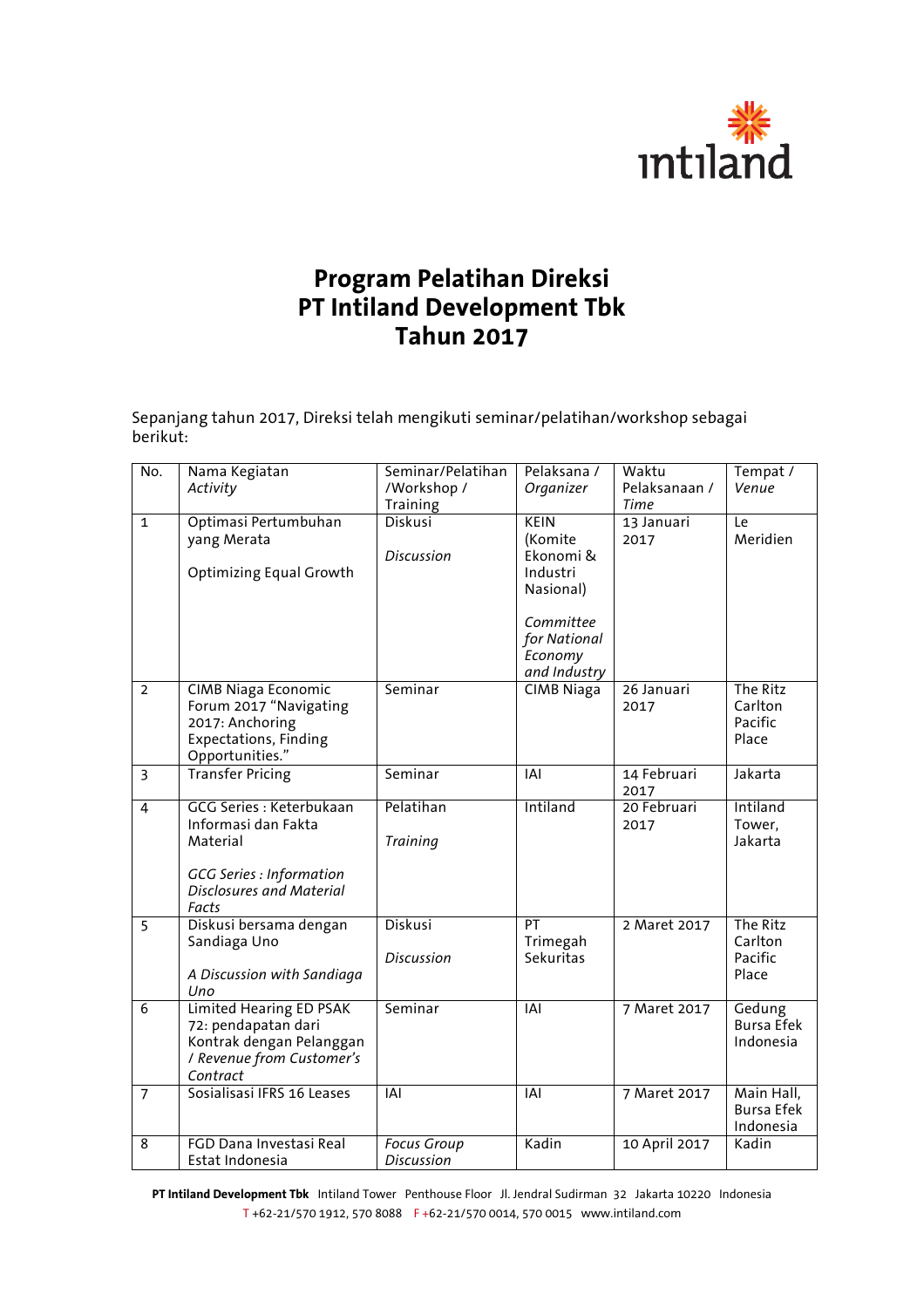

|    | <b>FGD Real Estate</b><br>Investment Fund                                                                                                                                                                                                                                                |                                                                          |                        |                      |                                                                                    |
|----|------------------------------------------------------------------------------------------------------------------------------------------------------------------------------------------------------------------------------------------------------------------------------------------|--------------------------------------------------------------------------|------------------------|----------------------|------------------------------------------------------------------------------------|
| 9  | The IICD CG Appreciation :<br><b>Strengthening Corporate</b><br>Governance on Second 100<br>biggest Market CAP PLCs                                                                                                                                                                      | Seminar                                                                  | $\overline{IICD}$      | 17 April 2017        | Pullman<br>Thamrin                                                                 |
| 10 | <b>Indonesia Coaching</b><br>Movement 2017                                                                                                                                                                                                                                               | Pelatihan<br><b>Training</b>                                             | Vanaya                 | 3 Mei 2017           | JS<br>Luwansa,<br>Jakarta                                                          |
| 11 | Sinergi antara Regulator,<br>Perbankan, dan<br>Pengembang dalam<br>meningkatkan<br>Pertumbuhan Kredit dan<br>Perlindungan Konsumen di<br>sektor Properti.<br>Synergy between<br>Regulators, Bankings and<br>Developers in Improving the<br>Credit Growth and<br>Consumer's Protection in | Seminar (sebagai<br>pembicara / as<br>speaker)                           | Infobank -<br>Perbanas | 17 Mei 2017          | Kempinski<br>Jakarta                                                               |
| 12 | Property Sector.<br>Real Estate Forum                                                                                                                                                                                                                                                    | Diskusi<br><b>Discussion</b>                                             | JLL                    | 23 Mei 2017          | Four<br>Seasons,                                                                   |
| 13 | Indonesia menuju Ekonomi<br>Berkeadilan: Kebijakan<br>Mengatasi Ketimpangan<br>Indonesia towards Equal<br>Economy : Policy to Cope<br>with Inequality.                                                                                                                                   | Diskusi<br><b>Discussion</b>                                             |                        | 30 Mei 2017          | Jakarta<br>Museum<br>Kebangkit<br>an<br>Nasional<br>National<br>Movement<br>Museum |
| 14 | Draft Eksposur PSAK 73<br>tentang sewa, ISAK 33<br>tentang Transaksi Valuta<br>Asing dan Imbalan di Muka<br>Draft Exposure PSAK 73<br>about Rental, ISAK 33 about<br>Foreign Exchange and<br>Advances.                                                                                   | Diskusi<br><b>Discussion</b>                                             | IAI                    | 8 Juni 2017          | <b>Balai</b><br>Kartini                                                            |
| 15 | <b>BTN Golden Property</b><br>Awards 2017 :<br>Prospek Industri Properti<br>Prospect of Property<br>Industry                                                                                                                                                                             | Talkshow<br>(menjadi salah<br>satu<br>narasumber/one<br>of the speakers) | <b>BTN</b>             | 11 September<br>2017 | Raffles<br>Jakarta –<br>Ciputra<br>World                                           |
| 16 | Paul Shulte Seminar                                                                                                                                                                                                                                                                      | Seminar                                                                  | Paul Shulte            | 26 September<br>2017 | Equity<br>Tower,<br>Jakarta                                                        |
| 17 | Kunjungan ke Liputan<br>6.com<br>Visit to Liputan6.com                                                                                                                                                                                                                                   | Kunjungan dan<br>diskusi                                                 | Intiland               | 5 Oktober<br>2017    | Senayan<br>City Office<br><b>SCTV</b>                                              |

**PT Intiland Development Tbk** Intiland Tower Penthouse Floor Jl. Jendral Sudirman 32 Jakarta 10220 Indonesia T +62-21/570 1912, 570 8088 F +62-21/570 0014, 570 0015 www.intiland.com